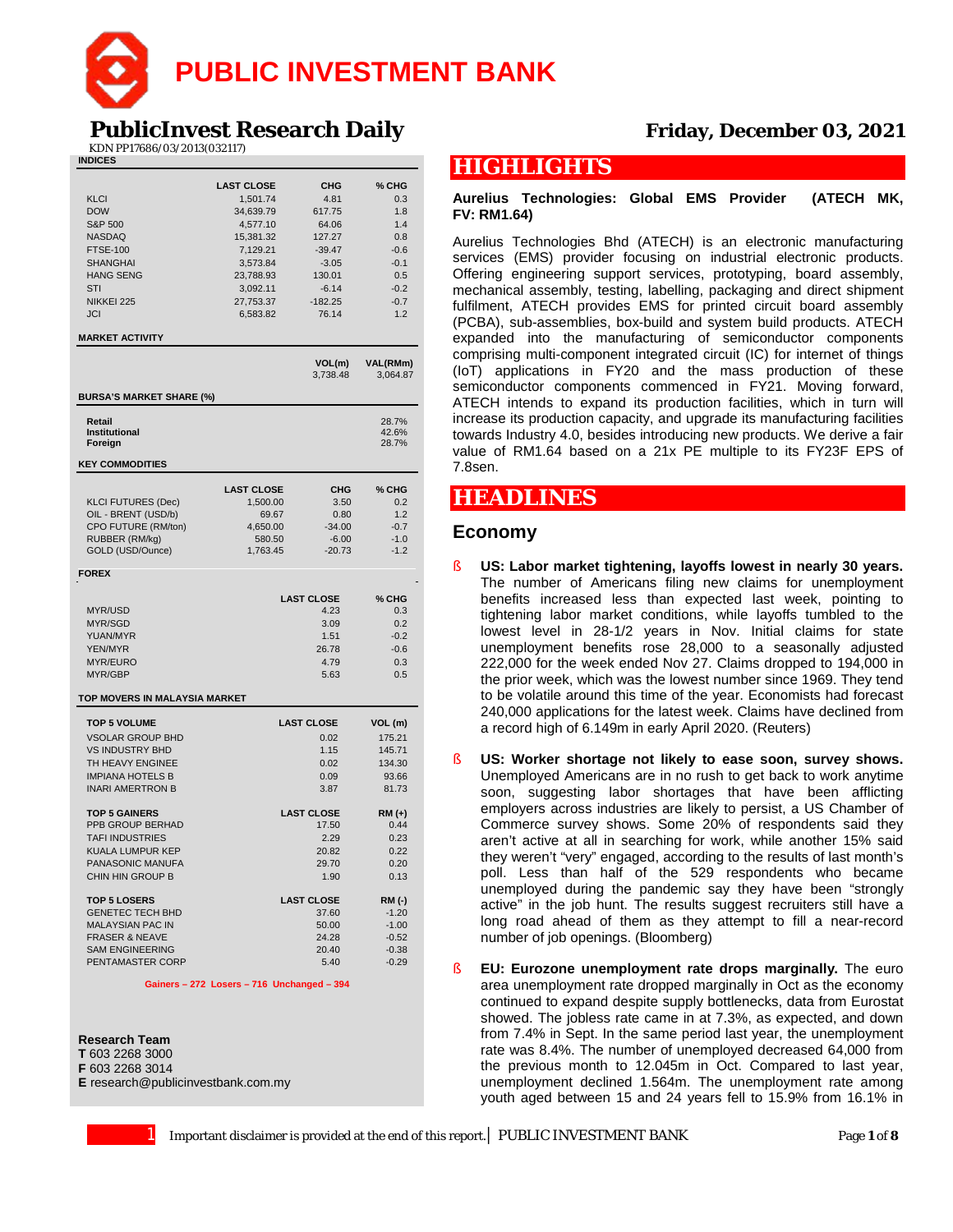

the prior month. Compared to Sept, youth unemployment decreased 9,000. The recent deterioration of the Covid situation and increased uncertainty due to the Omicron variant are likely to mean the recovery takes a breather over a few months (RTT)

- § **EU: Italy jobless rate rises in Oct.** Italy's jobless rate rose in Oct, data from the statistical office ISTAT showed. The jobless rate increased to 9.4% in Oct from 9.2% in Sept. Economists had expected a rate of 9.1%. In the same month last year, unemployment rate was 10.1%. The employment rate rose to 58.6 in Oct from 58.5% in the previous month. The unemployment rate among the youth aged between 15 and 24, increased to 28.2% in Oct from 29.6% in the prior month. (RTT)
- § **China: To extend tax exemption period for foreign bond investors.** China will extend tax exemption period for foreign institutional investors' interest income from investment in the domestic bond market from Nov 7 this year till the end of 2025, according to a statement posted on the website of the People's Bank of China. Foreign investors will be exempted from paying corporate income tax and value-added tax for their bond interest income during the period, PBOC says, citing a statement by the Finance Ministry and tax authority. The decision on the tax exemption policy was made at a State Council meeting on Oct 27, and it is aimed at attracting more foreign investment to the domestic bond market. (Bloomberg)
- § **Japan: Consumer confidence remains stable in Nov.** Japan's consumer confidence remained unchanged in Nov, data from the Cabinet Office showed. On a seasonally adjusted basis, the consumer confidence index remained unchanged at 39.2 in Nov. Among the four sub-indexes of the consumer confidence index, the indicators measuring the income growth increased to 39.4 in Nov and employment grew to 42.9. The index reflecting households' willingness to buy durable consumer goods declined to 37.8 and the index for overall livelihood fell to 38.1. The latest survey was conducted on November 15 among 8,400 households. (RTT)
- § **India: Manufacturing sector growth gains momentum.** India's manufacturing sector growth strengthened in Nov driven by the fastest upturn in production in nine months, survey results from IHS Markit showed. The manufacturing Purchasing Managers' Index rose to 57.6 in Nov from 55.9 in the previous month. The index signaled the strongest improvement in the health of the sector for ten months. Moreover, the headline figure was well above its longrun average of 53.6. Factory orders rose for the fifth successive month and at a sharp pace that was the fastest since Feb. Domestic market was the main source of sales growth. Output grew at the fastest pace in nine months. Companies scaled up input buying, which in turn led to the second-quickest accumulation in stocks of purchases since data collection started nearly 17 years ago. (RTT)
- § **Australia: Services sector picks up steam in November - Markit.** The services sector in Australia continued to expand in Nov, and at a faster pace, the latest survey from Markit Economics revealed with a services PMI score of 55.7. That's up from 51.8 in Oct and it moves further above the boom-or-bust line of 50 that separates expansion from contraction. The rate at which business activity rose was the fastest since June, prior to when the COVID-19 Delta wave hit the Australian economy. Panelists widely noted that an easing of COVID-19 restrictions had enabled business conditions to improve in Nov . Incoming new business rose for a second straight month in Nov and at the fastest pace in five months. (RTT)

Jan-21 Mar-21 May-21 Jul-21 Sep-21 Nov-21

Source: Bloomberg, PublicInvest Research

0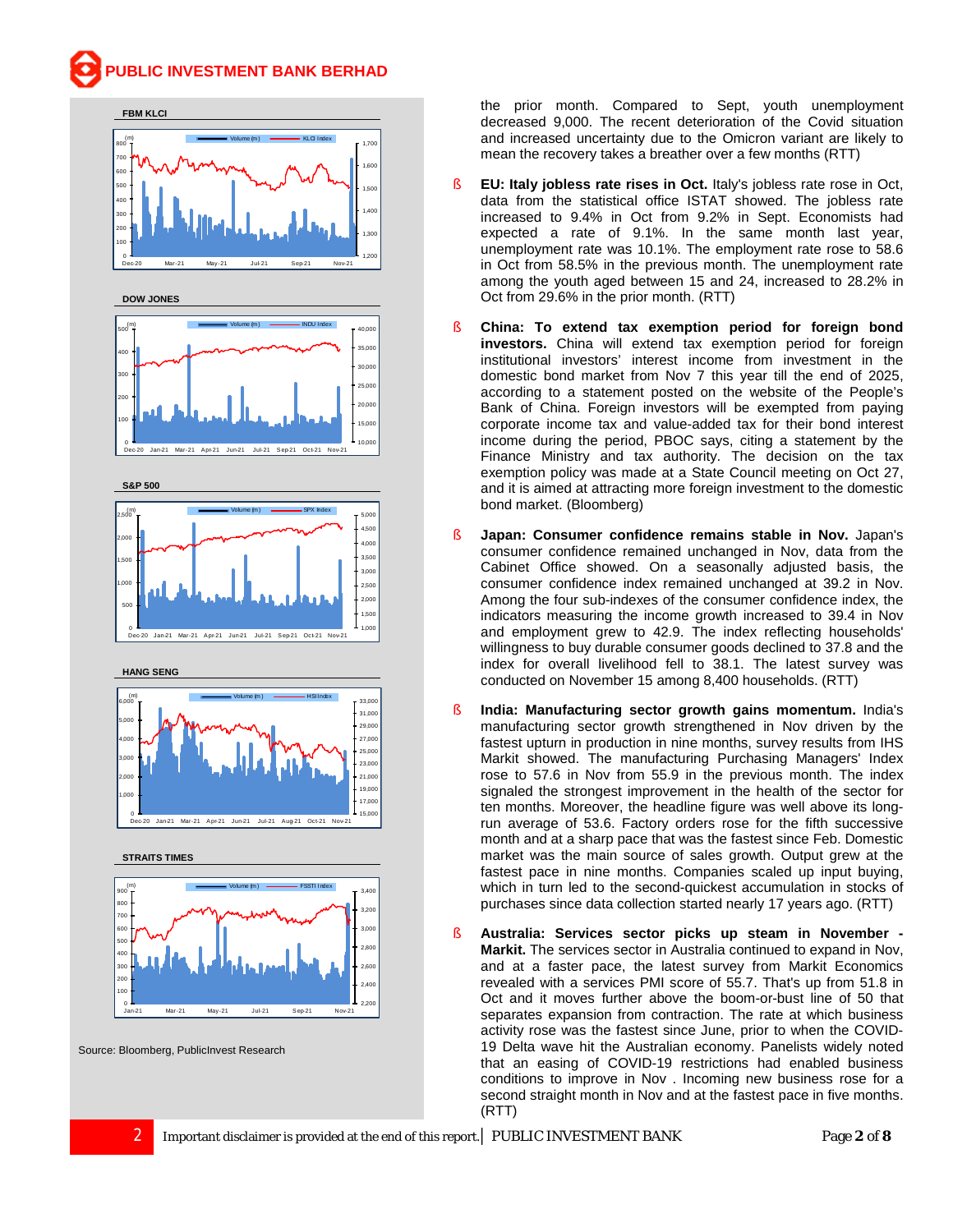### **Markets**

§ **Alliance Bank (Outperform, TP: RM3.10): Seals sale of stockbroking business to Phillip Futures**. Alliance Bank Malaysia is disposing of its stockbroking business to stockbroking firm Phillip Futures SB, as part of the banking group's strategic plan to re-prioritise its businesses to accelerate growth in its consumer, small- and medium-sized enterprise (SME) and Islamic banking businesses. (The Edge)

*Comments: While the stock-broking business has had a bumper 18 months, this is not likely to persist for too long given the operating environment ahead, amid intensified competition. We think this move makes sense. A potential loss of <5% from its total income will be easily mitigated by its accelerated growths in the consumer, SME and Islamic banking businesses. We affirm our Outperform call with unchanged target price of RM3.10.*

- § **DNeX: Well-positioned to benefit global semiconductor chips demand**. Dagang NeXchange (DNeX) is well-ositioned for future growth, as it benefits from increased demand for semiconductor chips as well as the upstream oil production outlook. Group MD Tan Seri Syed Zainal Abidin Syed Mohamed Tahir said DNeX strategic investments in SilTerra Malaysia SB (SilTerra) and Ping Petroleum Ltd (Ping) had transformed the company into a formidable industry player in the technology and energy segments. (Business Times)
- § **Southern Steel: Disposes of lands in Johor for RM65m to repay borrowings**. Southern Steel is disposing of two parcels of land in Sungai Tiram, Johor for RM65m cash, to repay the group's borrowings. The steel company inked a conditional sale and purchase agreement with aluminium manufacturer Sinppa Industrial SB for the land disposal measuring approximately 31.05 acres. (The Edge)
- § **Techna-X: Earmarks USD50m for energy storage business expansion in 2022 and 2023**. Techna-X said it has earmarked USD50m in capital expenditure for the expansion of its acquisition Techna Energy Storage Systems (TESS) — to expand the capacity of its Wuzhou factory and automate specialised equipment, build a new factory in Qinzhou (excluding land and building costs) and expand its research and development capabilities. The technology firm said TESS will be focusing on delivering its products, namely ruthenium metal oxide ultracapacitor, supercapacitor batteries and boosters, mobile and high-end hybrid energy storage systems (HESS), to selected market and customers in China. (The Edge)
- § **Taliworks: Bags RM294m job from Air Selangor**. Taliworks Corp has bagged an RM293.86m contract from Pengurusan Air Selangor SB (Air Selangor) to build a booster station and reservoirs and undertake associated works and building services for the proposed development of the Sg Rasau water treatment plant and water supply scheme (Phase 1), Selangor Darul Ehsan Package 3. (The Edge)
- § **Jaycorp: Announces temporary closure of Melaka factory after 47 staff tested positive for Covid-19**. Jaycorp said it is implementing a seven-day closure of operation at its Air Tawar factory in Merlimau, Melaka — under its unit Yeo Aik Wood SB after 47 employees were tested positive for Covid-19. The group added the management does not expect any material impact to its financial performance. (The Edge)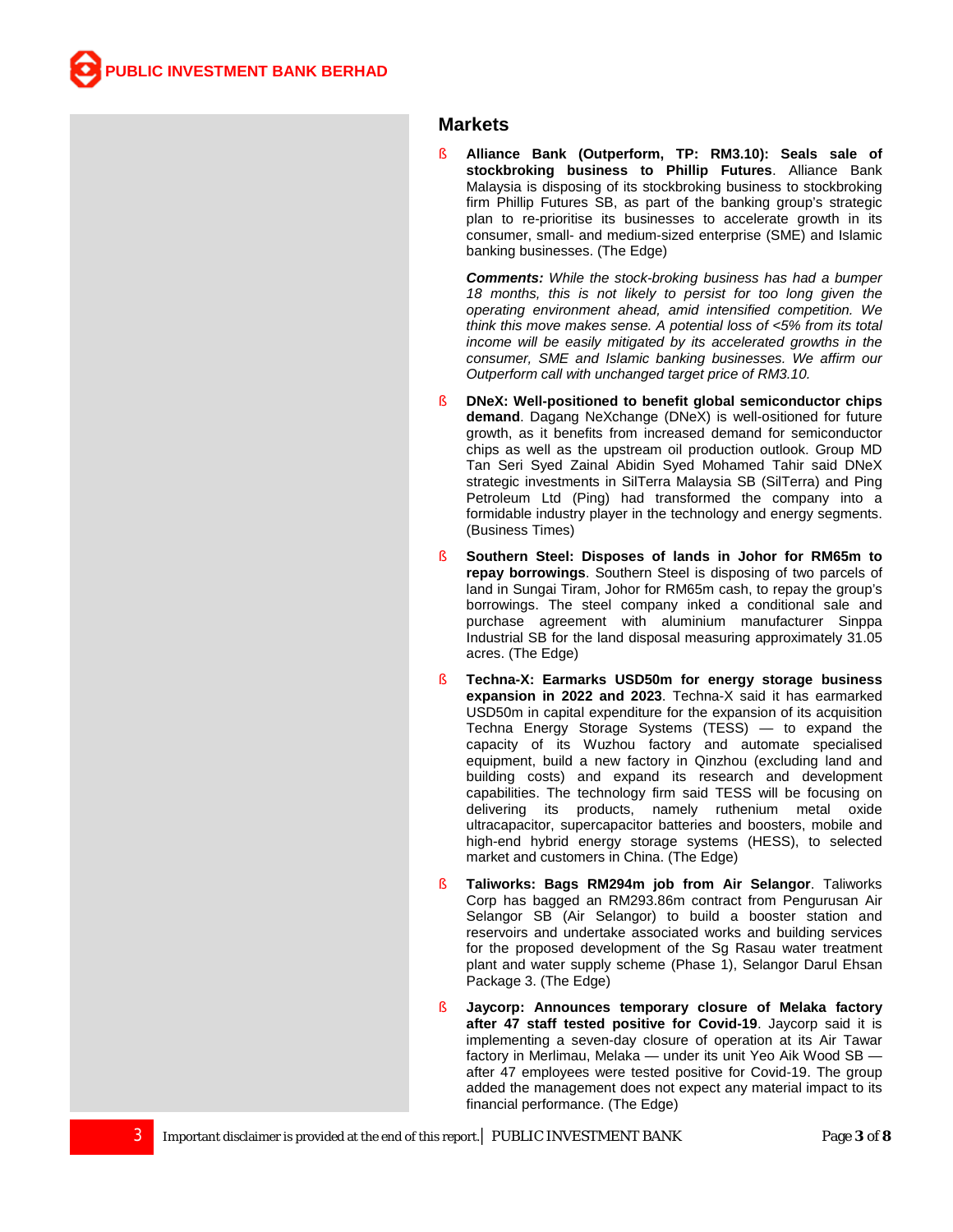# **MARKET UPDATE**

§ Overnight, global stock markets experienced volatile trading on Thursday as investors and governments scrambled to respond to the Omicron coronavirus variant. US equities rebounded after a sharp drop late on Wednesday, but European markets stumbled and Wall Street's so-called fear gauge signalled that investors expect further ructions. The S&P 500 rose 1.4%, led by economically sensitive sectors such as banks and industrial companies, which partially recovered some of the losses notched up in the previous two sessions. A day earlier, the benchmark share index had gained in early dealings before swinging to a 1.2% loss after the first confirmed case of the Omicron variant was identified in the US. The more tech-heavy Nasdaq rose 0.8% on Thursday. In contrast, European stocks lurched lower after climbing on Wednesday. The regional Stoxx 600 index dropped 1.2%, London's FTSE 100 lost 0.6% and the Dax in Frankfurt fell 1.4% after Germany's leaders agreed to impose tight social restrictions on people who are unvaccinated. Stock market volatility has been elevated since Friday, when the World Health Organization declared Omicron a "variant of concern" because of its high number of mutations and vaccine makers made varied predictions on its ability to evade existing jabs.

Back home, the FBM KLCI ended the week on a higher note due to some bargain hunting towards the late trading session ahead of the long weekend. At 5pm, the benchmark FBM KLCI rose 0.32% or 4.81 points to end just a whisker above the 1,500 key level at 1,501.74 compared with 1,496.93 at Wednesday's closing. In the region, major benchmarks were mixed. The Shanghai Composite Index ticked down 0.1%, while Hong Kong's Hang Seng advanced 0.5%. Japan's Nikkei 225 declined 0.7%, with SoftBank closing down over 5%.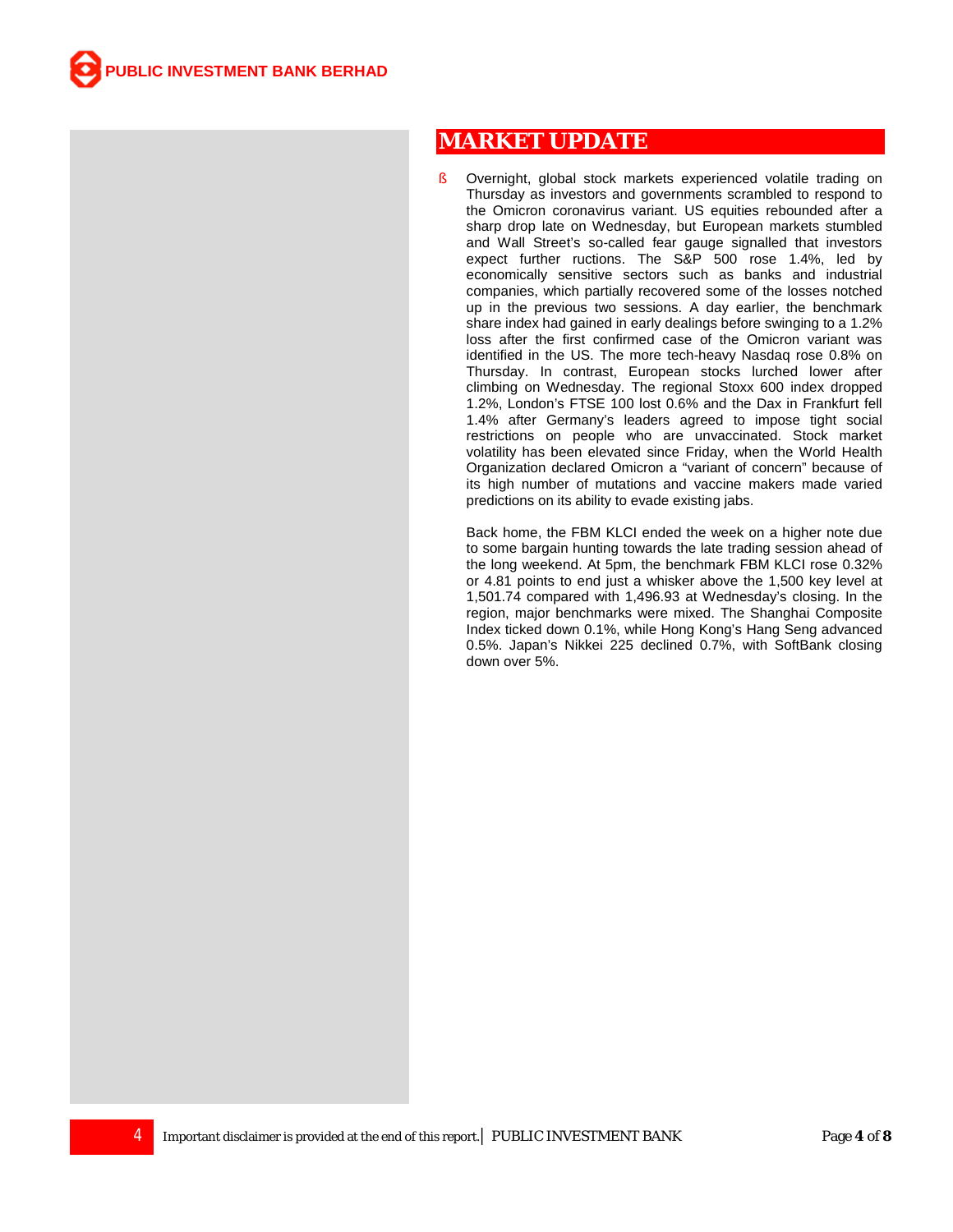# **TECHNICAL OUTLOOK**

**FBM KLCI: 1501.74 (+4.81; +0.32%)**

**Resistance: 1515, 1551, 1580**

**Support: 1485, 1455, 1430**

## **FBM KLCI Daily Chart**



Remaining resilient, the local benchmark climbed 4.81 points to end at 1501.74 yesterday. Nevertheless, market breadth stayed negative as decliners outpaced gainers 716 and 272. At this juncture, the FBM KLCI is anticipated to trend sideways between the 1515 and 1485 marks with slight bearish bias amid recent suppression in upward momentum. Notably, potential sell down could be intensified further should the key support level of 1485 be bearishly broken. Support levels for the index are at 1485, 1455 and 1430, while the resistance levels are at 1515, 1551 and 1580.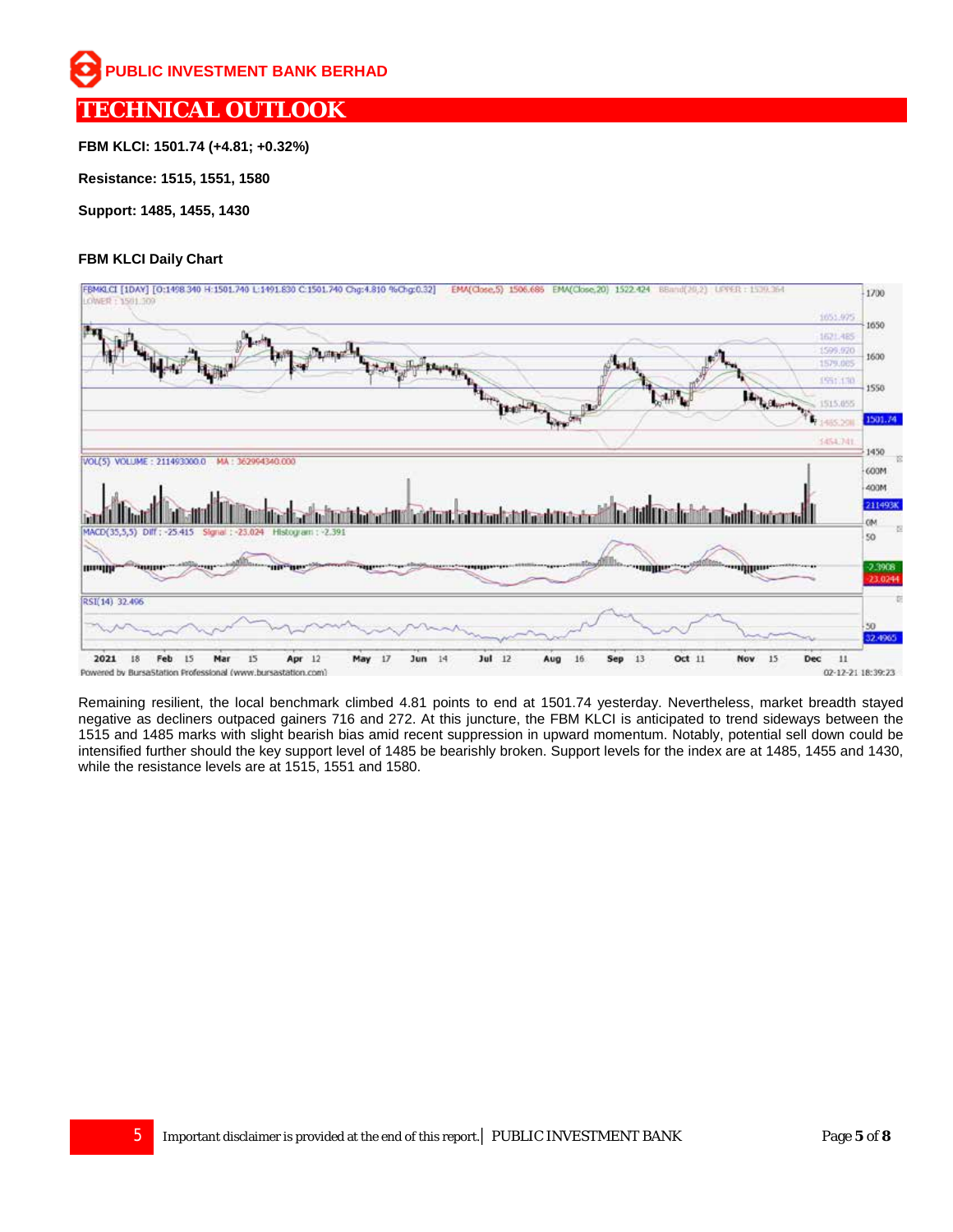**PUBLIC INVESTMENT BANK BERHAD**

# **ECONOMIC MONITOR (Announcements over next 7 days)**

| <b>Date</b> | <b>Economic Release</b>       | Period | <b>Consensus</b>         | <b>Previous</b>   |
|-------------|-------------------------------|--------|--------------------------|-------------------|
| 03-Dec-21   | Euro-Zone Markit PMI Services | Nov    | 56.6                     | 56.6              |
| 03-Dec-21   | US Unemployment Rate          | Nov    | 4.5%                     | 4.6%              |
| 07-Dec-21   | Malaysia Foreign Reserves     | 30-Nov | $\overline{\phantom{m}}$ | <b>USD116.5bn</b> |
| 07-Dec-21   | China Exports YoY             | Nov    | $\overline{\phantom{m}}$ | 27.1%             |
| 07-Dec-21   | China Imports YoY             | Nov    | $- -$                    | 20.6%             |
| 07-Dec-21   | China Foreign Reserves        | Nov    | $\overline{\phantom{m}}$ | USD3217.6bn       |
| 9 - 15 Dec  | China Money Supply - M2 YoY   | Nov    | $\overline{\phantom{m}}$ | 8.7%              |

# **CORPORATE MONITOR**

### **COMPANY VISITS / BRIEFING**

| Company        | <b>Date</b>              | <b>Time</b> |
|----------------|--------------------------|-------------|
|                |                          |             |
|                |                          |             |
|                |                          |             |
| <b>RESULTS</b> |                          |             |
|                |                          |             |
| Company        | <b>Financial Quarter</b> | <b>Date</b> |
| Top Glove      | 1QFY22                   | 10-Dec-21   |
| Bermaz Auto    | 2QFY22                   | 13-Dec-21   |
|                |                          |             |

### **IPO LISTING**

| Company | ∟istinq<br><u>Sought</u> | <b>Issue Price</b><br>'RM/Share) | No. Of Shares          |                       | <b>Closing Application Date</b> |                      | ∟isting<br><u>Date</u> |
|---------|--------------------------|----------------------------------|------------------------|-----------------------|---------------------------------|----------------------|------------------------|
|         |                          |                                  | <b>Public</b><br>Issue | <b>Offer For Sale</b> | Retail                          | <b>Institutional</b> |                        |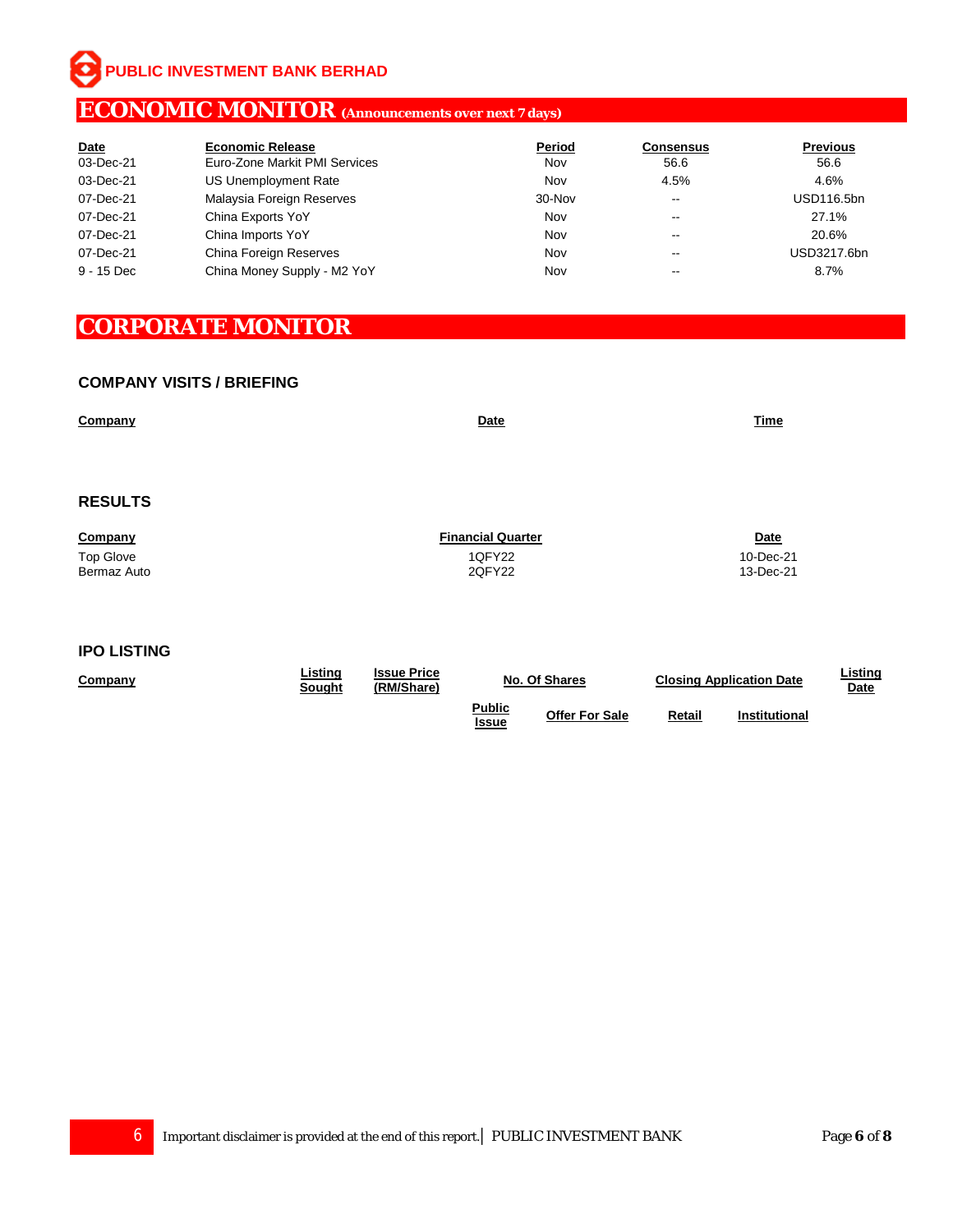# **OFF-MARKET TRANSACTIONS (>1,000,000)**

| 2-Dec-2021                   |            |            |                    |
|------------------------------|------------|------------|--------------------|
| Company                      | Volume     | Value (RM) | Average Price (RM) |
| <b>IBRACO</b>                | 4,000,000  | 2,600,000  | 0.65               |
| Dataprep Holdings            | 3,125,000  | 2,500,000  | 0.80               |
| Titijaya Land                | 20,000,000 | 5,000,000  | 0.25               |
| Artronig                     | 2,500,000  | 1,150,000  | 0.46               |
| <b>Tanco Holdings</b>        | 5.000.000  | 1,150,000  | 0.23               |
| Chin Hin Group Property      | 2,000,000  | 1,710,000  | 0.86               |
| Top Glove Corp               | 1,285,700  | 3,660,000  | 2.85               |
| <b>Ecofirst Consolidated</b> | 4.300.000  | 1.680.000  | 0.39               |
| Hong Seng Consolidated       | 6,200,000  | 19,590,000 | 3.16               |
| <b>TAFI</b> Industries       | 6.463.204  | 12.860.000 | 1.99               |

### **ENTITLEMENTS**

| Company                    | <b>Particulars</b>                                      | <b>Gross</b><br>DPS (RM) | <b>Announcement</b><br>Date | Ex-Date | Lodgement<br>Date | <b>Payment</b><br>Date |
|----------------------------|---------------------------------------------------------|--------------------------|-----------------------------|---------|-------------------|------------------------|
| Yinson Holdings            | Interim dividend of 4 sen per share                     | 0.040                    | 23-Sep                      | 29-Nov  | 30-Nov            | 17-Dec                 |
| Kotra Industries           | Final dividend of 7 sen per share                       | 0.070                    | 6-Oct                       | 29-Nov  | 30-Nov            | 9-Dec                  |
| Pantech Group<br>Holdings  | 2nd Interim dividend of 1 sen per share                 | 0.010                    | 21-Oct                      | 29-Nov  | 30-Nov            | 23-Dec                 |
| MR DIY Group M             | Interim dividend of 0.65 sen per share                  | 0.007                    | 2-Nov                       | 29-Nov  | 30-Nov            | $23$ -Dec              |
| Nova Wellness Group        | Final dividend of 1.2 sen per share                     | 0.012                    | 28-Sep                      | 30-Nov  | 1-Dec             | 8-Dec                  |
| Maxis                      | 3rd Interim dividend of 4 sen per share                 | 0.040                    | 29-Oct                      | 30-Nov  | 1-Dec             | 30-Dec                 |
| <b>Taliworks Corp</b>      | 3rd Interim dividend of 1.65 sen per share              | 0.017                    | 15-Nov                      | 30-Nov  | 1-Dec             | 31-Dec                 |
| Dialog Group               | Final dividend of 1.9 sen per share                     | 0.019                    | 14-Oct                      | 1-Dec   | 2-Dec             | 21-Dec                 |
| <b>Three-A Resources</b>   | Interim dividend of 2.2 sen per share                   | 0.022                    | 17-Nov                      | 1-Dec   | 2-Dec             | 15-Dec                 |
| <b>Three-A Resources</b>   | Special Cash dividend of 0.8 sen per share              | 0.008                    | 17-Nov                      | 1-Dec   | 2-Dec             | 15-Dec                 |
| Wong Engineering<br>Corp   | Bonus issue of up to 151,285,190 new ordinary<br>shares | --                       | 3-Nov                       | 1-Dec   | 2-Dec             | 3-Dec                  |
| Hexza Corp                 | Final dividend of 7.5 sen per share                     | 0.075                    | 27-Oct                      | 2-Dec   | 3-Dec             | 17-Dec                 |
| Amway Malaysia<br>Holdings | 3rd Interim dividend of 5 sen per share                 | 0.050                    | 17-Nov                      | 2-Dec   | 3-Dec             | 17-Dec                 |
| <b>MISC</b>                | 3rd Interim dividend of 7 sen per share                 | 0.070                    | 18-Nov                      | 2-Dec   | 3-Dec             | 14-Dec                 |
| <b>Tashin Holdings</b>     | Interim dividend of 2 sen per share                     | 0.020                    | 18-Nov                      | 2-Dec   | 3-Dec             | 16-Dec                 |
| <b>Tambun Indah Land</b>   | Final dividend of 2.4 sen per share                     | 0.024                    | 15-Apr                      | 3-Dec   | 6-Dec             | 23-Dec                 |
| <b>TMC Life Sciences</b>   | Final dividend of 0.2215 sen per share                  | 0.002                    | 24-Aug                      | 3-Dec   | 6-Dec             | 3-Jan                  |
| Supermax Corp              | Interim dividend of 5 sen per share                     | 0.050                    | 17-Nov                      | 3-Dec   | 6-Dec             | 3-Jan                  |
| Master-Pack Group          | Interim dividend of 2 sen per share                     | 0.020                    | 19-Nov                      | 3-Dec   | 6-Dec             | 21-Dec                 |
| Focus Lumber               | Interim dividend of 5 sen per share                     | 0.050                    | 19-Nov                      | 3-Dec   | 6-Dec             | $22$ -Dec              |
| <b>Tek Seng Holdings</b>   | 3rd Interim dividend of 1 sen per share                 | 0.010                    | 22-Nov                      | 3-Dec   | 6-Dec             | 27-Dec                 |
| OpenSys M                  | 4th Interim dividend of 0.25 sen per share              | 0.003                    | 22-Nov                      | 3-Dec   | 6-Dec             | 14-Dec                 |
| <b>HPMT Holdings</b>       | 3rd Interim dividend of 0.5 sen per share               | 0.005                    | 22-Nov                      | 3-Dec   | 6-Dec             | 22-Dec                 |